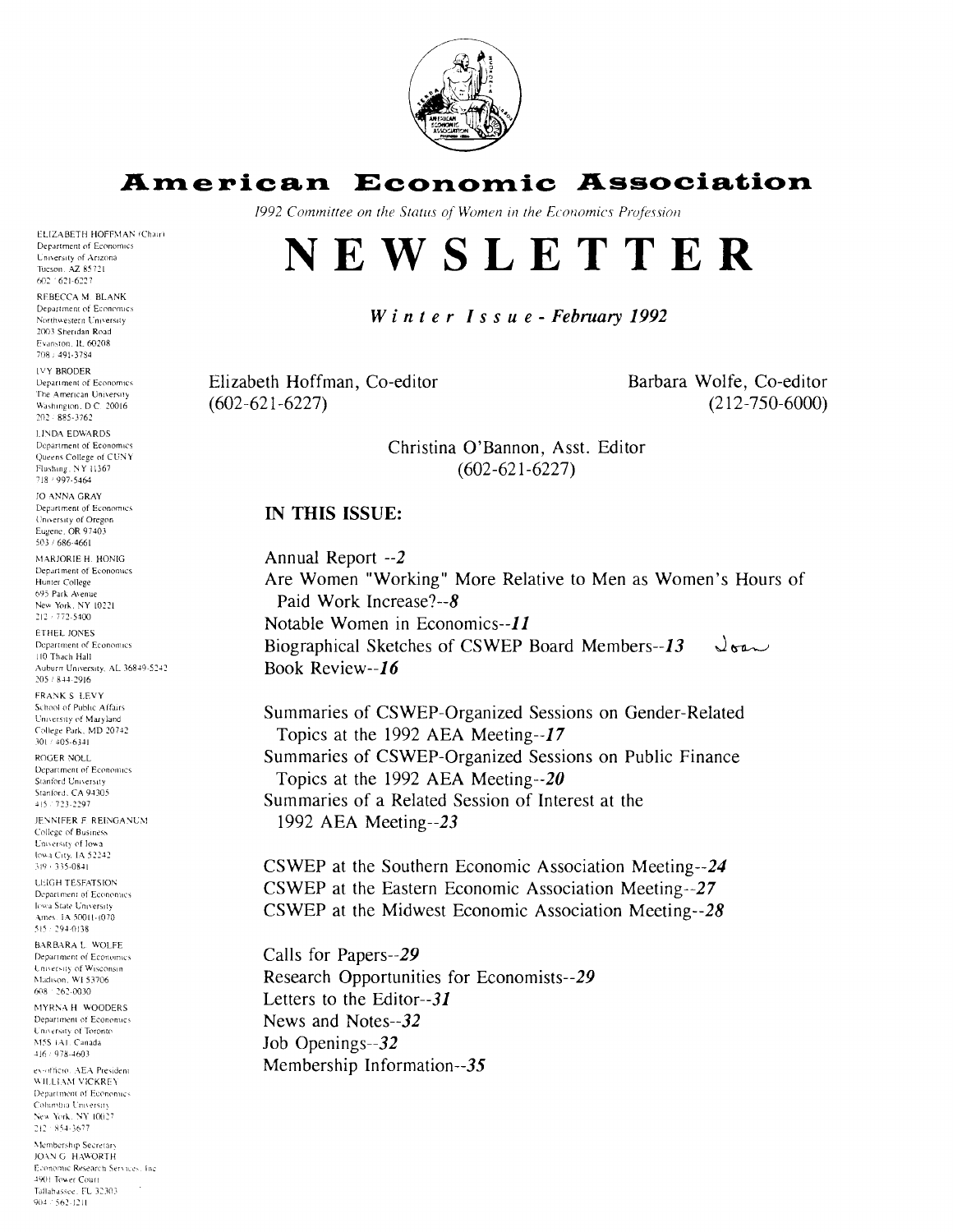### COMMITTEE ON THE STATIJS OF WOMEN IN THE ECONOMICS PROFESSION ANNUAL REPORT, 1991

The American Economic Association (AEA) charges the Committee on the Status of Women in the Economics Profession (CSWEP) with monitoring the position of women in the profession and with undertaking activities to improve that position. This report compares the actual advancement of women economists in academia with cohort projections, and describes the Committee's activities during 199 1.

### HIRING AND PROMOTION OF WOMEN IN ECONOMICS

Last year CSWEP reported' a summary of results from the AEA Universal Academic Questionnaire.<sup> $2$ </sup> At that time, we concluded that the proportion of female assistant professors generally reflected the proportion of new female Ph.D.'s. We also presented evidence to suggest that women have not progressed through the academic ranks as rapidly as might be expected. Moreover, it appeared there was a higher percentage of women at lower-ranked departments than at higher-ranked ones. This year, we present data that extend and sharpen these conclusions.

Figures 1-5 extend the data presented in the 1990 Annual Report to include the data for 1990.3 Figure 1 shows that, between 1990 and 1991, the percentage of women increased at the associate, fell at the assistant, and did not change at the full professor ranks. Figure 2 shows that there is little difference in the status of women by type of academic institution (public or private). Figure 3 indicates that women continue to be hired at the new assistant professor level approximately in proportion to the percentage of new female Ph.D.'s.

However, Figure 4 shows a sharp increase, between 1990 and 1991, in the proportion of women at the associate professor rank at lower-ranked graduate departments.<sup>4</sup> In fact, the percentage of female associate professors at lower-ranked institutions is now nearly twice as high as the percentage of female associate professors at higher-ranked institutions. Moreover, this result accords with results presented in a recent paper by Kolpin and Singell<sup>5</sup>; with data

#### 2 - *Winter 1992*

<sup>&</sup>lt;sup>1</sup> The Committee thanks Ivy Broder, Shulamit Kalin, and Charles Scott for their contributions to this report.

 $\overline{2}$ Nancy M. Gordon, "Committee on the Status of Women in the Economics Profession Annual Report, 1990," American Economic Review, May, 1991.

<sup>&</sup>lt;sup>3</sup> Data arc based on Ph.D. granting economics departments that have responded to the Universal Academic Questionnaire in any one year since 1973. Agricultural Economics departments are excluded.

<sup>&</sup>lt;sup>4</sup> The scholarly quality of economics departments is based on data for 93 graduate departments reported in, National Rcscareh Council. An Asscssmcntof Research-Doctoral Programs in the United States: Social and Behavioral Sciences (Washington, D.C.: National Academy Press. 1987). Figure 4 presents data on 88 of those 93 departments.

 $\mathbf{S}$ Van Kolpin and Larry D. Singell, Jr., "Strategic Discrimination, Scholarly Performance, and the Gender Composition of Economics Departments. "Unpublished Manuscript.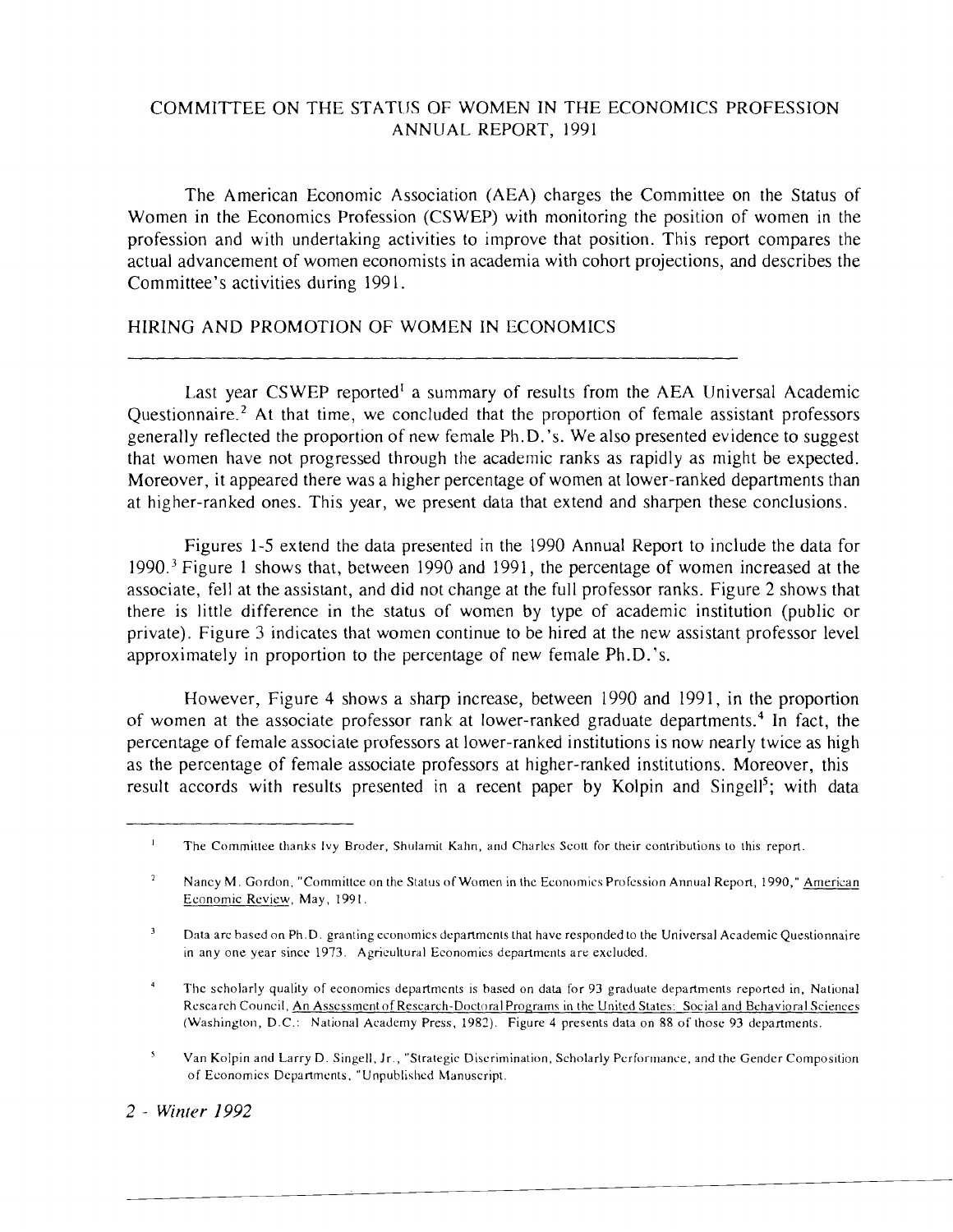collected by Ivy Broder<sup>6</sup> on women at top-tier economics departments; and with data on new hires by rank from the 1990 Universal Academic Questionnaire.

Kolpin and Singell find, over the last two decades, that women were less likely to be hired and promoted at top-ranked departments and more likely to be hired and promoted at lower-ranked departments. They go so far as to suggest that a number of lower-ranked departments may have strategically hired women in order to improve their average scholarly outputs.

Broder has identified every female professor at every economics department in the top three tiers. The following information is based on her data for either the 1990-91 or the 1991-92 academic year. No individual is counted twice, even if she changed departments. Broder finds that only 3 out of 148, or 2%, of full professors at Tier 1 departments<sup>7</sup> are women. Only 15 out of 232, or 6.5%, of all economists at Tier 1 departments are women. Her data suggest thal women have not risen to the very top of the economics profession, even in proportion to their low representation in the general population of economists at the full professor level. Moreover, at the Ph.D. granting departments which answered the Universal Academic Questionnaire in 1990, there were 25 males hired at the full professor level in 1990 and 0 females. $<sup>8</sup>$  While this</sup> is a small sample, it provides further cause for concern about the status of women in the economics profession.

Figure 5 extends the simulation model presented as Figure 6 in last year's Annual Report.<sup>9</sup> At that time we suggested that the gaps between actual and predicted percentages of women at the associate and full professor levels were likely to increase over time. Figure *5*  confirms that prediction for 1990. Despite the jump in the percentage of women at the associate professor level at lower-ranked departments, both gaps continued to grow. These estimates provide further cause for concern about the status of women as they progress through their academic careers.

Using data from the National Science Foundation Survey of Earned Doctorates, compiled by Shulamit Kahn, Figure 6 shows that the percentage of all Ph.D. economists who are women has risen steadily, from less than 6% in 1973, to more than 11% in 1989. This compares with an increase from 4% of graduate faculty in 1974 to 8% of graduate faculty in 1989.

 $6\overline{6}$ Tiers are based on the AEA ranking of graduate programs. Data are part of Ivy Broder's ongoing research project on the status of women at top tier economics departments.

<sup>&</sup>lt;sup>7</sup> Tier 1 is defined as Chicago, Harvard, MIT, Princeton, Stanford, and Yale.

 $\bf{8}$ This does not necessarily mean that no women were hircd at thc full professor level by any Ph.D. granting department, as not all departments answer the Universal Acadcmic Questionnaire cvery year.

 $\mathbf{9}$ The simulation model is based on the flow of faculty into and out of different ranks. New Ph.D.'s are assumed to become new assistant professors; assistant professors are promoted to associate professors after *5* years; associate professors are promoted to full professors after 7 ycars; full professors retire after 20 ycars in rank. In addition, the model assumes that the probability of being hircd and promoted is independent of gcndcr.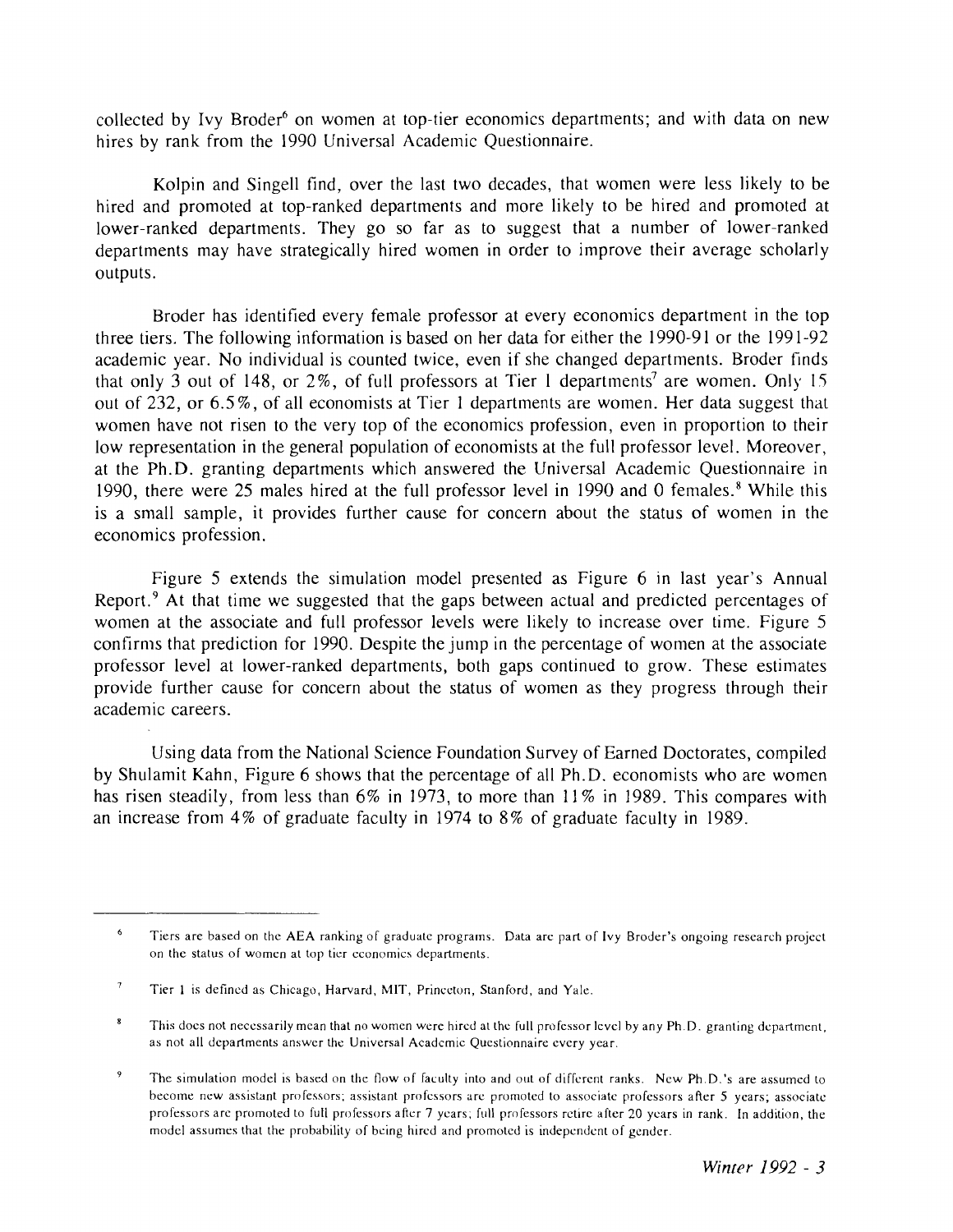However, Kahn also finds that the percentage of all female economists employed in business and industry has risen faster than the percentage of all male economists employed in business and industry. Between 1973 and 1989, the percentage of all female economists employed in higher education fell from 73% to 61%, while the percentage employed in business and industry rose from 7% to 18%. During the same time period, the percentage of all male economists employed in higher education fell from 74% to 67%, while the percentage employed in business and industry rose from 10% to 15 %. Thus, a lower proportion of both male and female economists are working in higher education and a higher proportion are working in business and industry. But, the change has been more pronounced for women. If these trends turn out to be significant and consistent, they raise research questions for CSWEP regarding 1) the reasons for women choosing business and industry over academia; and 2) the status of women economists in business and industry.

To summarize, women continue to be hired at the new assistant professor level at about the same rate as they earn new Ph.D.'s. This is encouraging, especially in light of the recent poor job market. However, CSWEP continues to be concerned about the progress of women through the academic ranks, and about the status of women at the highest ranks of the profession. Women are not achieving the rank of full professor as rapidly as expected and they are not being employed by top-tier departments even in proportion to their representation at various ranks. CSWEP is also concerned that women may be leaving academia at a faster rate than men, for reasons as yet unexplored. Since employment as a full professor at a top-tier department is generally considered to be the highest status employment in the economics profession, CSWEP continues to be concerned about the status of women in the economics profession.

#### THE COMMITTEE'S RECENT ACTIVITIES

CSWEP was involved in several activities designed to help women advance in the economics profession during 199 1. As part of its ongoing efforts to expand the participation of women economists on the program of the AEA Annual Meetings, the CSWEP Board organized six sessions for the January, 1992 Meetings: three on gender-related topics and three on public finance. CSWEP also sponsored a hospitality suite and a reception following the annual business meeting. These facilitate networking among economists at the annual meeting.

CSWEP has also been actively involved in the regional economic associations. Members of the CSWEP Board include representatives to the Eastern, Southern, Midwest, and Western Economic Associations. These Board members organize sessions and receptions at the regional meetings, facilitating the participation and networking of women economists at these meetings.

Another major activity was the publication of three issues of the CSWEP Newsletter, the contents of which are designed to help young economists advance. Each issue contains information about sources of research funding and calls for papers, as well as articles on such topics as the annual job market and advice on publishing papers. In 1990 the Board reprinted a number of popular past articles on how to get ahead on the profession in a special issue available free to all dues paying members, and for \$8 to the general public. The Board continues

「まずに、自動の場所には、「この「この」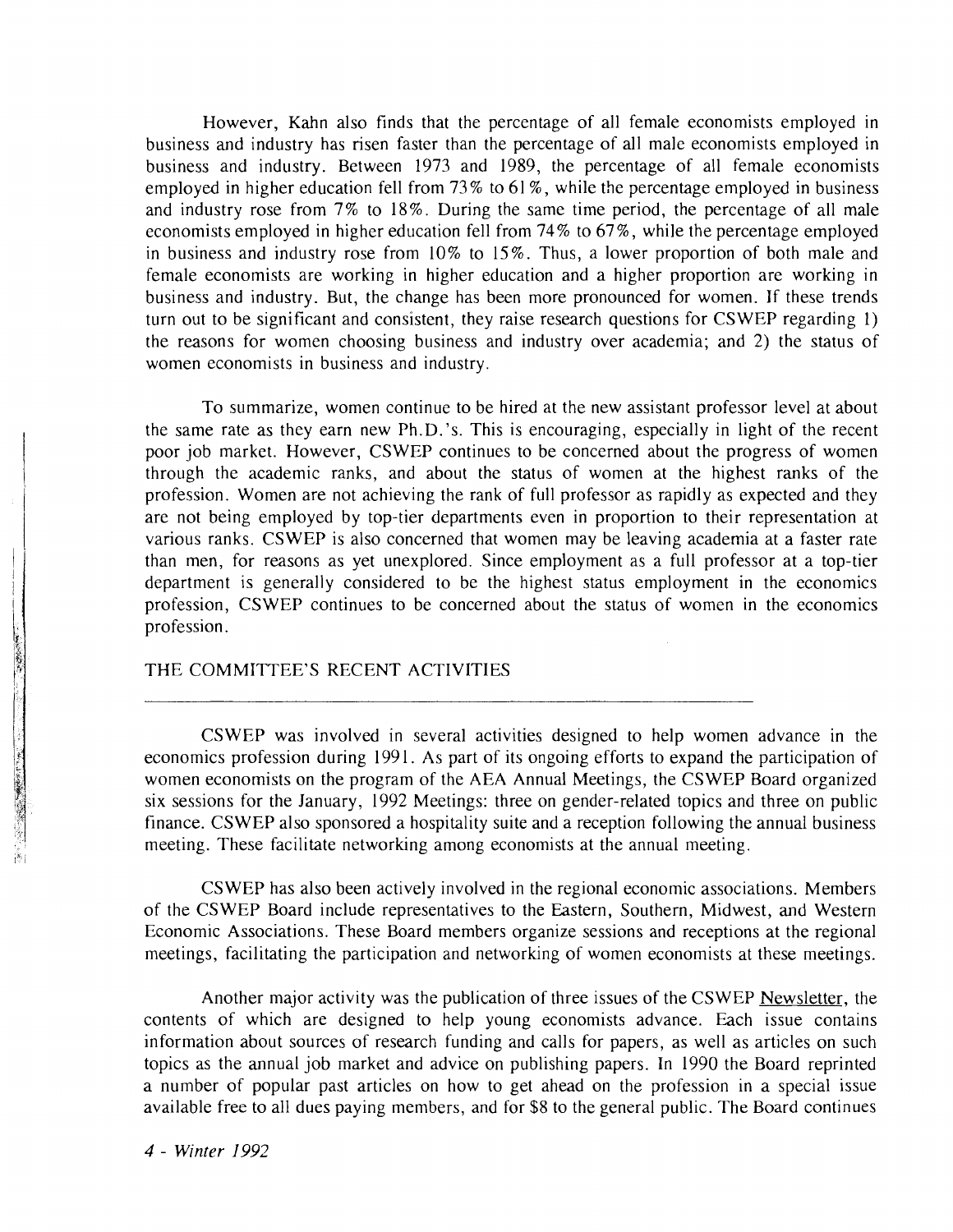to give copies to new members.

CSWEP maintains a Roster of Women Economists, including information on employers, educational backgrounds, fields of specialization, and publications. It is used, for example, by employers searching for job candidates and by organizations seeking members for advisory committees. The entire Roster, or selected portions, is available either on disk or as mailing labels. In addition, the Roster appears in a printed volume every other year. It was completely updated and printed in 1990. The Board also continues its recent practice of informing advertisers in Job Openings for Economists and the CSWEP Newsletter about the Roster and how to use it.

CSWEP wishes to thank the editorial board of the American Economic Review (AER) for its decision to institute a double-blind referee policy for the AER. Double-blind refereeing has been a CSWEP agenda item for many years. Rebecca Blank, a current CSWEP Board member, undertook the AER's study of double-blind refereeing.

The CSWEP Board wishes to thank a number of people who served the Committee. Joan Haworth, the Committee's Membership Secretary, and her staff make it possible for the Committee to maintain contact with the membership and the profession as a whole. They maintain the Roster, prepare special mailings, and create customized listings from the Roster, just to name a few activities. Nancy Gordon retired from the Board in August, after seven years of tireless service as Editor of the Newsletter and four years of service as Chair. During Nancy's term as Chair, the Committee greatly expanded its activities in support of women in the economics profession. Shulamit Kahn continued to work for the Committee, even though her term on the Board expired in 1990. She continues to coordinate information about the availability of child care at the AEA Annual Meetings and she contributed the data from the National Science Foundation Survey of Earned Doctorates for the Annual Report.

The terms of three other members of the Board expired in 1991: Shelly Lundberg, June O'Neill, and Dan Newlon. Shelly served the Board as the representative to the Western Economic Association, co-edited an issue of the Newsletter, and helped organize sessions at both the WEA and the AEA meetings. June served as the representative to the Eastern Economic Association, co-edited an issue of the Newsletter, and helped organize sessions at both the EEA and the AEA meetings. Dan served the Board in many ways. He opened contact between CSWEP and the National Science Foundation, calling for more research on the status of women in the economics profession and greater representation of women at NSF and in other prestigious positions. He also wrote articles for the Newsletter on research support, co-edited an issue of the Newsletter, and helped organize sessions at the AEA meetings.

Finally, the Board thanks Jill Bury, who works with Nancy Gordon, and Christina O'Bannon, who works with Elizabeth Hoffman. Their contributions made it possible for each Chair to maintain the activities of the Board and produce the Newsletter, in addition to other professional and scholarly activities.

> Elizabeth Hoffman Chair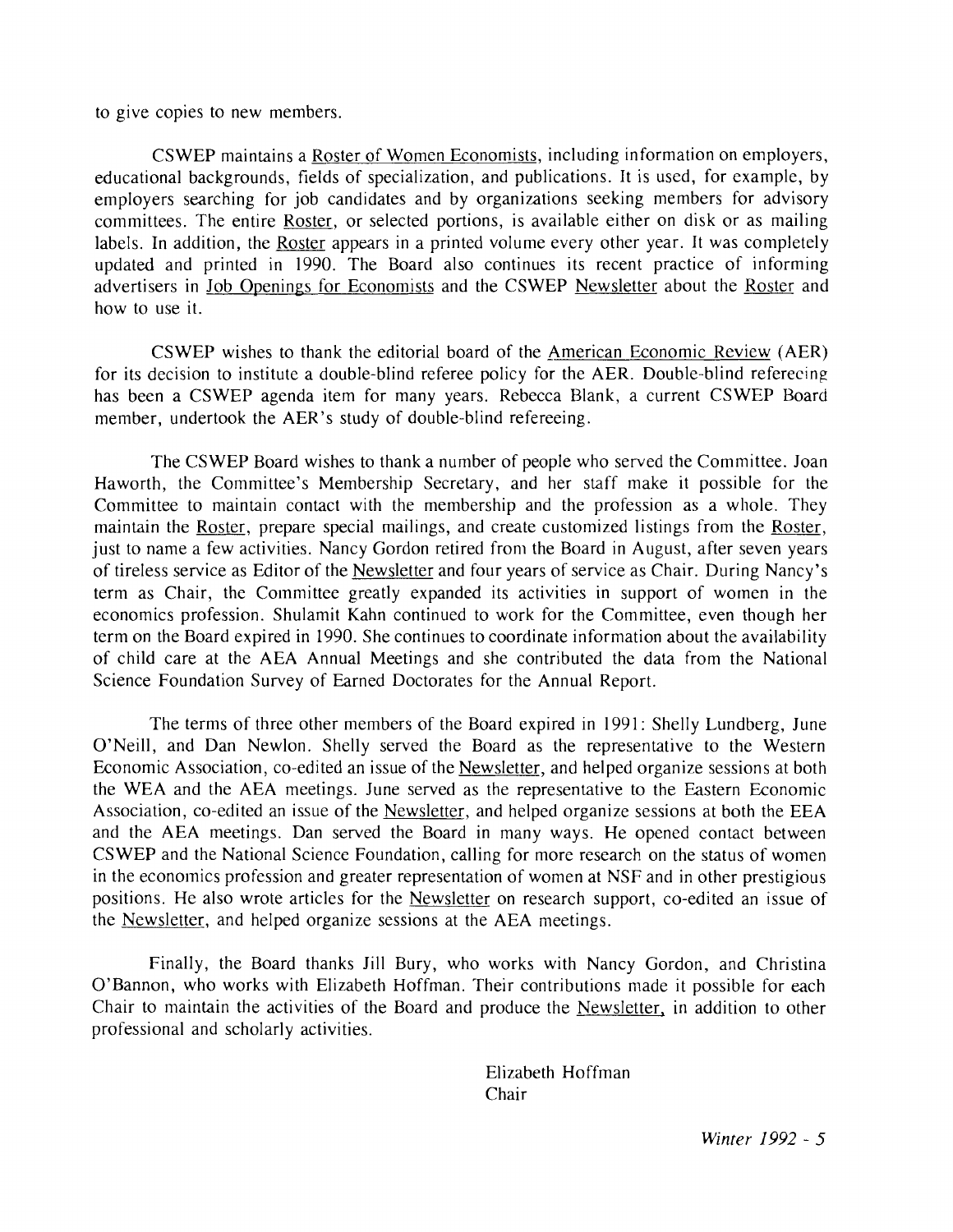**FIGURE 1. FEMALE FACULTY IN GRADUATEDEPARTMENTS, PERCENTAGES OF TOTAL FACULTY BY RANK: 1974-1990** 



**SOURCE: American Economic Assocation, Universal Academic Question, 1974-1990 NOTE: Graduate Departments are those that award Ph.D.s** 

**FIGURE 2. FEMALE FACULTY IN GRADUATE DEPARTMENTS, PERCENTAGES BY RANK AND TYPE OF INSTITUTION, 1974-1990** 



**SOURCE:** American Economic Association, Universal Academic Questionnaire, 1974-1990<br> **NOTE:** Graduate Departments are those that award Ph.D.'s Graduate Departments are those that award Ph.D.'s

**FIGURE 3. FEMALE NEW PH.D.'S AND NEW ASSISTANTPROFESSORS AS PERCENTAGES OF NEW PH.D.'S AND NEW ASSISTANT PROFESSORS, 1974-1990** 





**6** - **Winter** *1992*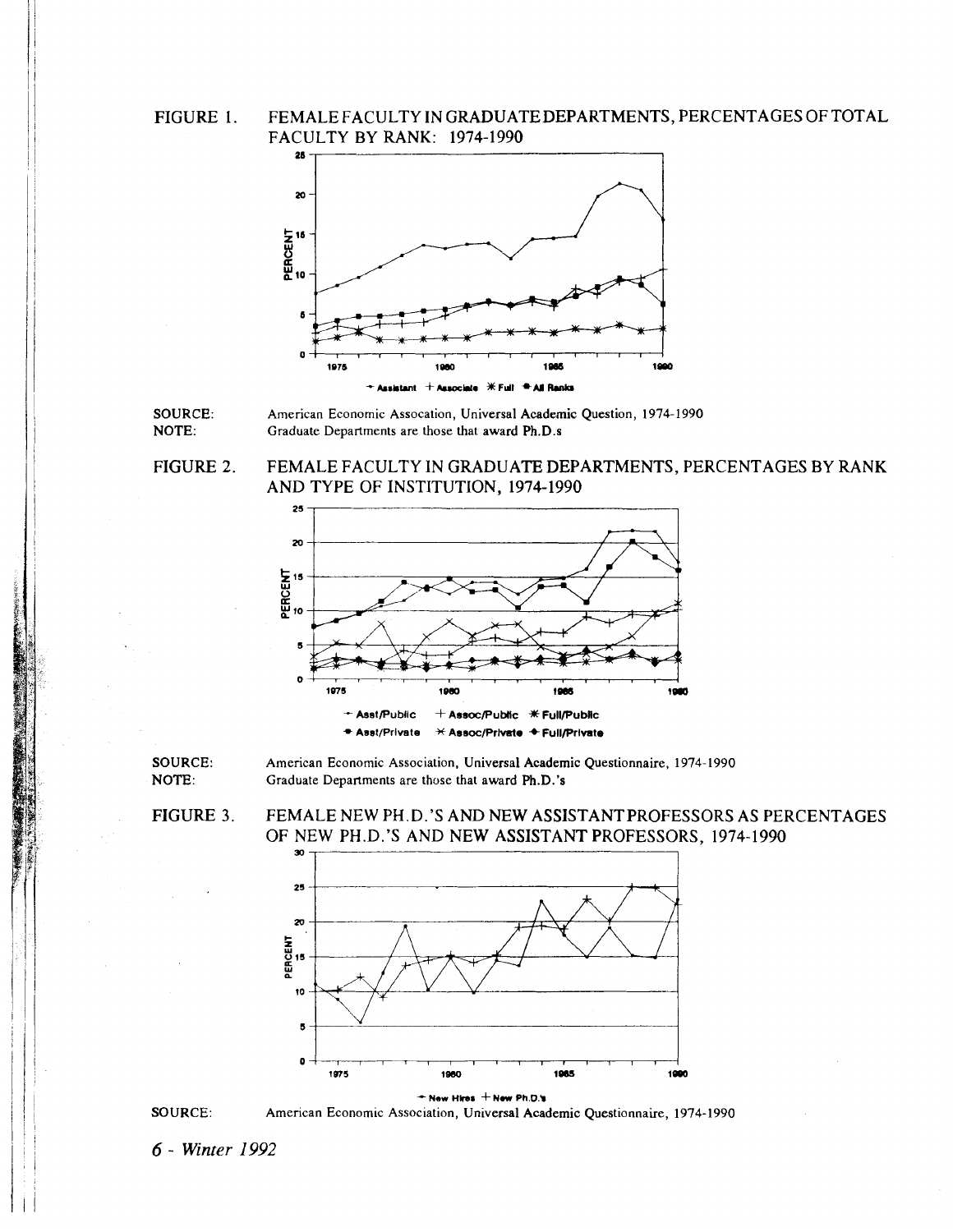#### FIGURE 4. FEMALE FACULTY IN GRADUATE DEPARTMENTS, PERCENTAGES BY RANK AND QUALITY OF DEPARTMENT, 1974-1990





FIGURE 5. ACTUAL AND ESTIMATED PERCENTAGES OF FEMALE FACULTY IN **GRADUATE DEPARTMENTS BY RANK, 1974-1990** 



SOURCE: American Economic Association, Universal Academic Questionnaire, 1974-1990 NOTE: Graduate Departments are those that grant Ph.D.'s







American Economic Association, Universal Academic Questionnaire, 1974-1990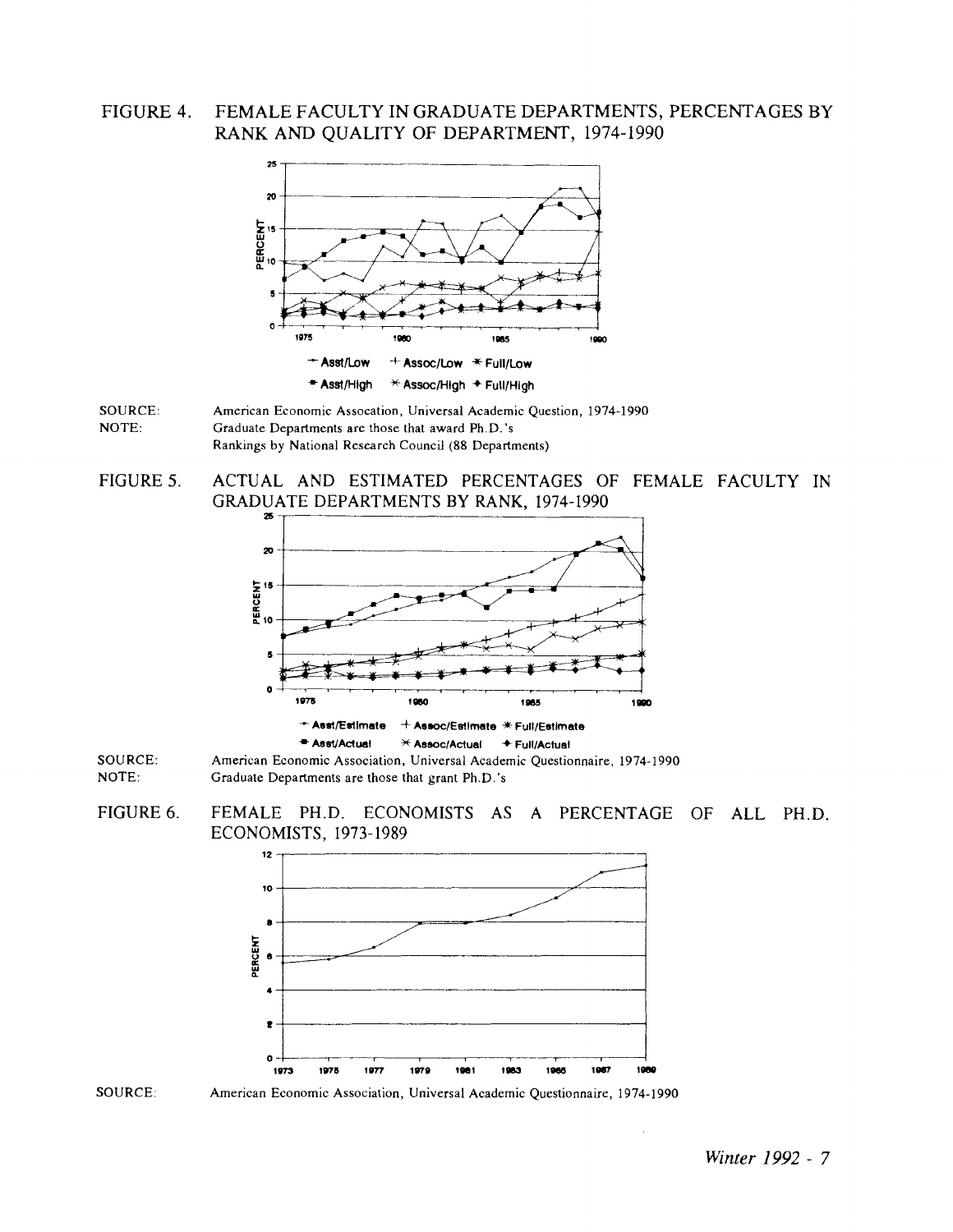## Are Women "Working" More Relative to Men as Women's Hours of Paid Work Increase? by<br>Joyce Manchester<sup>1</sup>

In a recent article in the Journal of Human Resources, David Stapleton and I investigate the following question: As women have increased their hours of paid work over the past three decades, have their total hours of work (defined to include paid work, housework and childcare) increased relative to the total hours of work of men? We find no substantive change in the total work ratio, contrary to other published estimates.

Our finding of no change in the total work ratio is based on three observation points during the last thirty years: 1965, 1975 and 1981. There is no single set of data on hours of paid work and unpaid work covering a representative sample of the population over the 1960s, 1970s and 1980s, so we analyze two pairs of samples from three time-use surveys conducted in 1965-66, 1975-76, and  $1981<sup>2</sup>$ . The first pair of samples is representative of comparable subpopulations in 1965-66 and 1975-76, while the second pair is representative of comparable subpopulations in 1975-76 and 1981.

The samples are not representative of the full U.S. population, but they do cover very large segments of the population. The first pair represents white urban households in which at least one person was employed for 10 or more hours per week. Respondents are between 25 and 64 years old. The second pair of samples consists of persons aged 25 to 64 who responded to both the 1975-76 survey and the 1981 follow-up and their spouses if they also responded. All samples include both single and married persons and have comparable definitions for the various types of work.

During both subperiods, it appears that the total work ratio remained essentially unchanged for the large segments of the population represented by these samples. The table shows sample means from the surveys. Women increased their weekly hours of paid work from 15.2 to 16.2 over the 1965 to 1975 period; men decreased their weekly hours of paid work from 43.1 to 37.0. However, women decreased their unpaid work hours over this same period from 43.1 to

*8* - *Winrer 1992* 

<sup>&#</sup>x27; For more dctail on this study, see "On Measuring the Progrcss of Womcn's Qucst for Economic Equality," me Journal of Human Re5ourccs 26, No. **3.** 562-580. The view expressed in thc published paper and in this brief article arc those of thc authors and are not ncccssarily thosc of the Congressional Budgct Office.

<sup>&</sup>lt;sup>2</sup>The data sets are: Americans' Use of Time, 1965-66 and Time Use in Economic and Social Accounts, 1975-76, Merged Data; Time Usc in Economicand Social Accounts, 1975-76; and Timc Use Longitudinal Panel Study, 1975-81.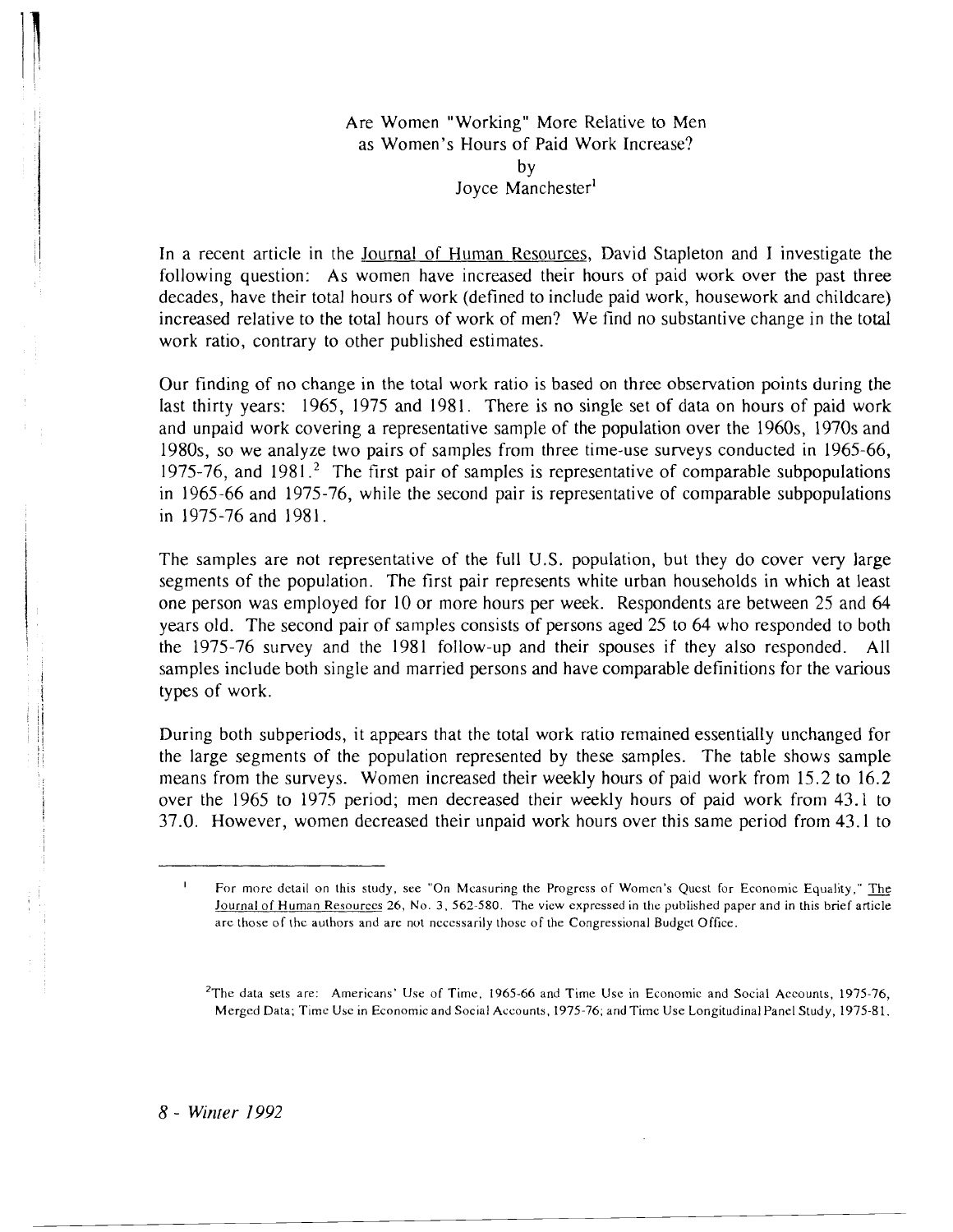35.6, while men increased their unpaid work hours from 11.7 to 12.1. The total work ratio remained constant at 1.06. From 1975 to 1981, the sample shows an increase in women's paid work hours from 17.1 to 19.5, while men's paid work hours declined from 39.0 to 37.2. The total work ratio declined only slightly, from 1.00 to 0.99.

Why do these findings of no change in the relative number of hours worked differ from conclusions reached by Victor Fuchs in his widely cited book, Women's Quest for Economic Equality<sup>3</sup>? Fuchs estimates an increase in the total work ratio of 0.13 over the period 1960 to 1986. The major difference is that we use observed work hours while Fuchs uses a regression to predict hours of unpaid work both back in time and out into the future. Fuchs used data from the 1975-76 survey to estimate regressions of unpaid work on changes in paid work and various demographic characteristics. He then used the estimated regression to predict hours of unpaid work given hours of paid work and demographic characteristics in 1960 and 1986. When we estimated comparable regressions, the coefficient on paid work in all our samples turned out to be about -.5 for women and about -.25 for men. This implies that when women increase their hours of paid work by one hour, their unpaid work is reduced by one-half hour. When men reduce their paid work by one hour, their unpaid work increases by one quarter of an hour. These regressions will always predict increases in the total work ratio when the paid work ratio increases, provided that the other variables in the regressions remain roughly constant.

In fact, our evidence suggests that the regressions for women shifted down relative to the regressions for men over the 1960 to 1986 period. Since predictions from a single cross-section ignore these shifts, they are biased toward finding an increase in the total work ratio. We then investigate the size of the bias by using the regressions from each sample to predict the mean of unpaid work by sex in the other sample in its pair. The results suggest that the magnitude of the bias in Fuchs' predictions could easily be equal to, if not greater than, his estimated increase.

Of course, our samples do not cover the whole period 1960-86 and they are not representative of the entire population. These problems potentially could account for differences in our estimates and those of Fuchs. Our estimates cover the periods of slowing growth and recession between 1965 and 1981 and omit the expansionary periods of 1960-65 and 1981-86. This might help explain the large divergence in the estimates of women's paid work: Fuchs estimates an increase of 74 percent over 1960-86; in contrast, our studies show only a 7 percent increase between 1965 and 1975, followed by a larger 17 percent increase from 1975-1981. Nevertheless, we are confident that the true total work ratio changed very little over this period, if at all. Additional support for our confidence comes from international evidence on this question, which is reviewed in our article. That evidence yields results that are strikingly consistent with our own.

**<sup>3</sup>**Cambridge, **MA:** Harvard University Press, 1988.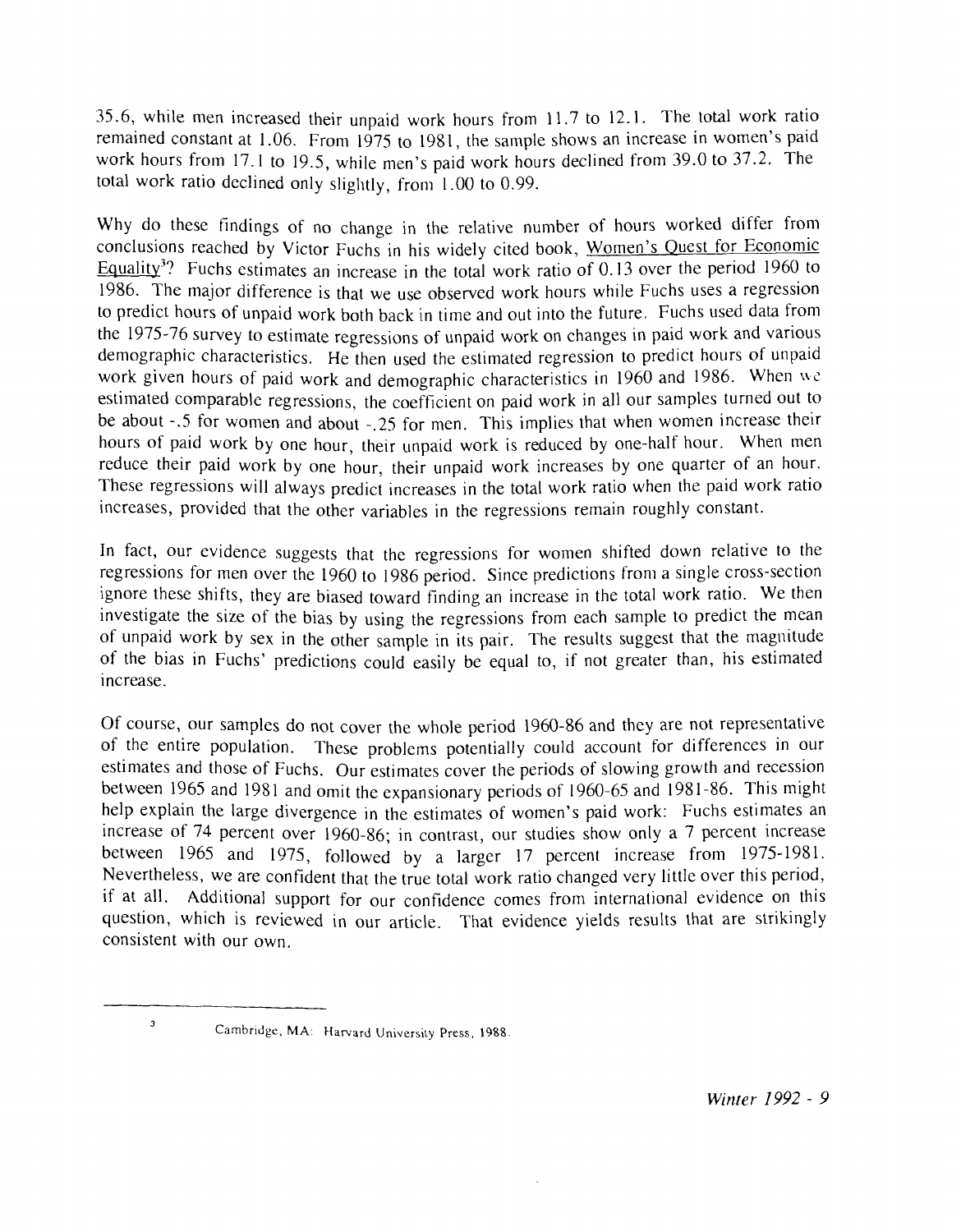|                         | Urban,<br>employed<br>whites | Urban,<br>employed<br>whites | Panel             | Panel             |
|-------------------------|------------------------------|------------------------------|-------------------|-------------------|
|                         | 1965                         | 1975a                        | 1975 <sub>b</sub> | 1981              |
| Women                   |                              |                              |                   |                   |
| Paid                    | 15.2                         | 16.2                         | 17.1              | 19.5              |
| Unpaid                  | 43.1                         | 35.6                         | 35.1              | 32.5              |
| <b>Housework</b>        | 36.7                         | 30.2                         | $\overline{29.1}$ | $\overline{27.0}$ |
| Childcare               | $\overline{6.5}$             | $\overline{5.4}$             | $\overline{6.0}$  | $\overline{5.5}$  |
| Total                   | $\overline{53.8}$            | 51.8                         | $\overline{52.2}$ | $\overline{52.0}$ |
| $\overline{\text{Men}}$ |                              |                              |                   |                   |
| Paid                    | 43.1                         | 37.0                         | 39.0              | $\overline{37.2}$ |
| Unpaid                  | $\overline{11.7}$            | 12.1                         | 13.1              | $\overline{15.1}$ |
| <b>Housework</b>        | 10.2                         | 10.3                         | $\overline{11.4}$ | $\overline{13.0}$ |
| Childcare               | $\overline{1.6}$             | $\overline{1.8}$             | 1.6               | $\overline{2.1}$  |
| Total                   | $\overline{54.9}$            | 49.0                         | $\overline{52.1}$ | 52.3              |
| Women/men<br>ratio      |                              |                              |                   |                   |
| Paid                    | $\overline{.35}$             | .44                          | .44               | $\overline{.52}$  |
| Unpaid                  | 3.68                         | 2.94                         | 2.68              | 2.15              |
| <b>Housework</b>        | 3,60                         | 2.93                         | 2.55              | 2.08              |
| Childcare               | 4.06                         | $\overline{3.00}$            | 3.75              | $\overline{2.62}$ |
| Total                   | 1.06                         | 1.06                         | 1.00              | .99               |

## Table. Estimates of Weekly Hours Worked

Note: See Manchester and Stapleton, op. cit., for details of samples.